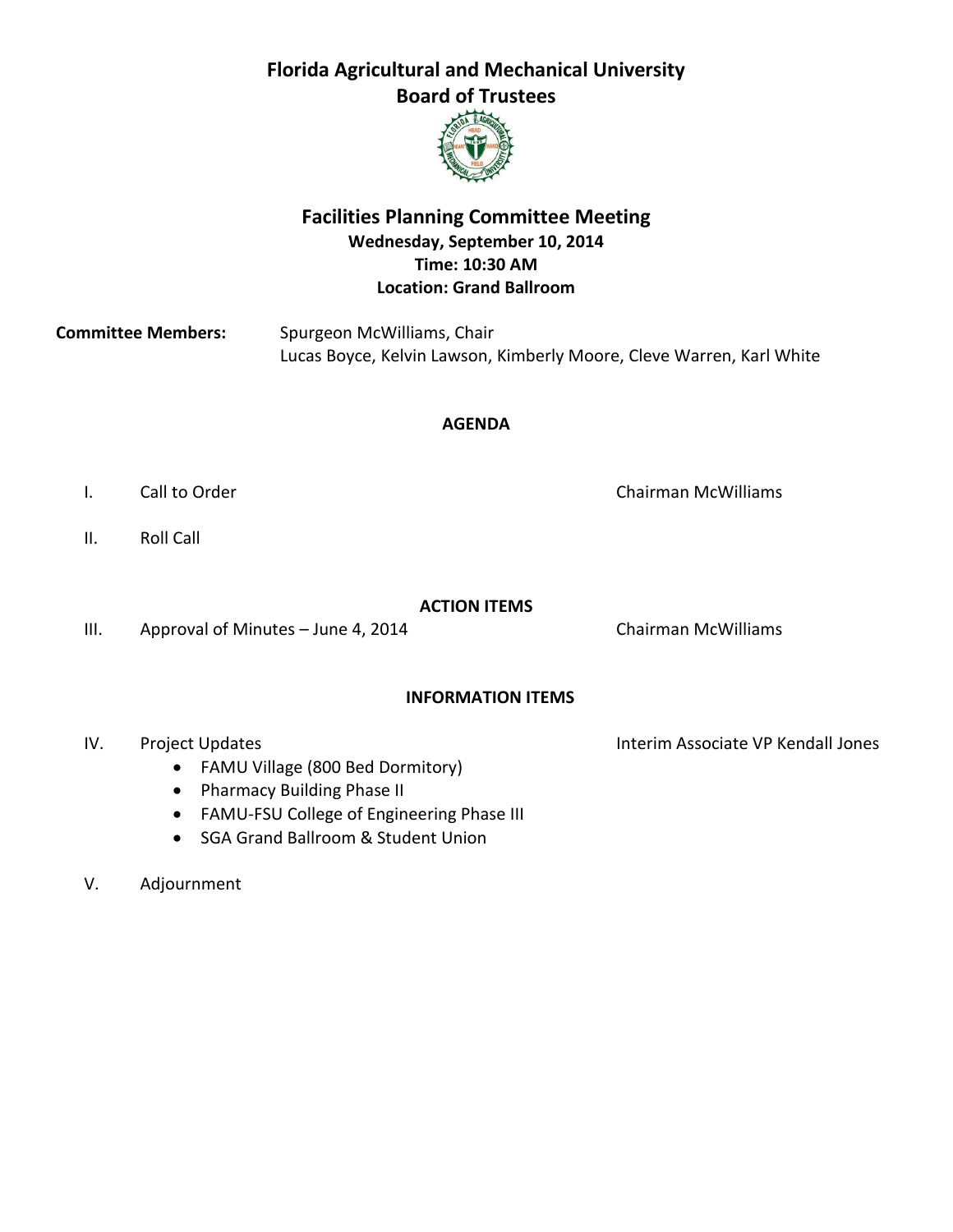

## **Facilities Planning Committee Date: Thursday, September 11, 2014 Agenda Item: III**

| <b>Item Origination and Authorization</b> |                                                                                                                                                                                                                                       |                                          |             |           |                                           |
|-------------------------------------------|---------------------------------------------------------------------------------------------------------------------------------------------------------------------------------------------------------------------------------------|------------------------------------------|-------------|-----------|-------------------------------------------|
|                                           |                                                                                                                                                                                                                                       | Policy ______________ Award of Bid______ |             |           | Budget Amendment _____ Change Order _____ |
|                                           | Resolution                                                                                                                                                                                                                            | Contract                                 |             | Grant     | Other                                     |
|                                           |                                                                                                                                                                                                                                       |                                          |             |           |                                           |
| <b>Action of Board</b>                    |                                                                                                                                                                                                                                       |                                          |             |           |                                           |
|                                           |                                                                                                                                                                                                                                       | Approved Approved w/ Conditions          | Disapproved | Continued | Withdrawn                                 |
| Subject:<br><b>Rationale:</b>             | Approval of Facilities Planning Committee Meeting Minutes (June 4, 2014)<br>In accordance with the Florida Statutes, a governmental body shall prepare and keep<br>minutes or make a tape recording of each open meeting of the body. |                                          |             |           |                                           |
| Attachment:                               | Facilities Planning Committee Meeting Minutes (June 4, 2014)                                                                                                                                                                          |                                          |             |           |                                           |
| <b>Recommendation:</b>                    | Approve the minutes of June 4, 2014.                                                                                                                                                                                                  |                                          |             |           |                                           |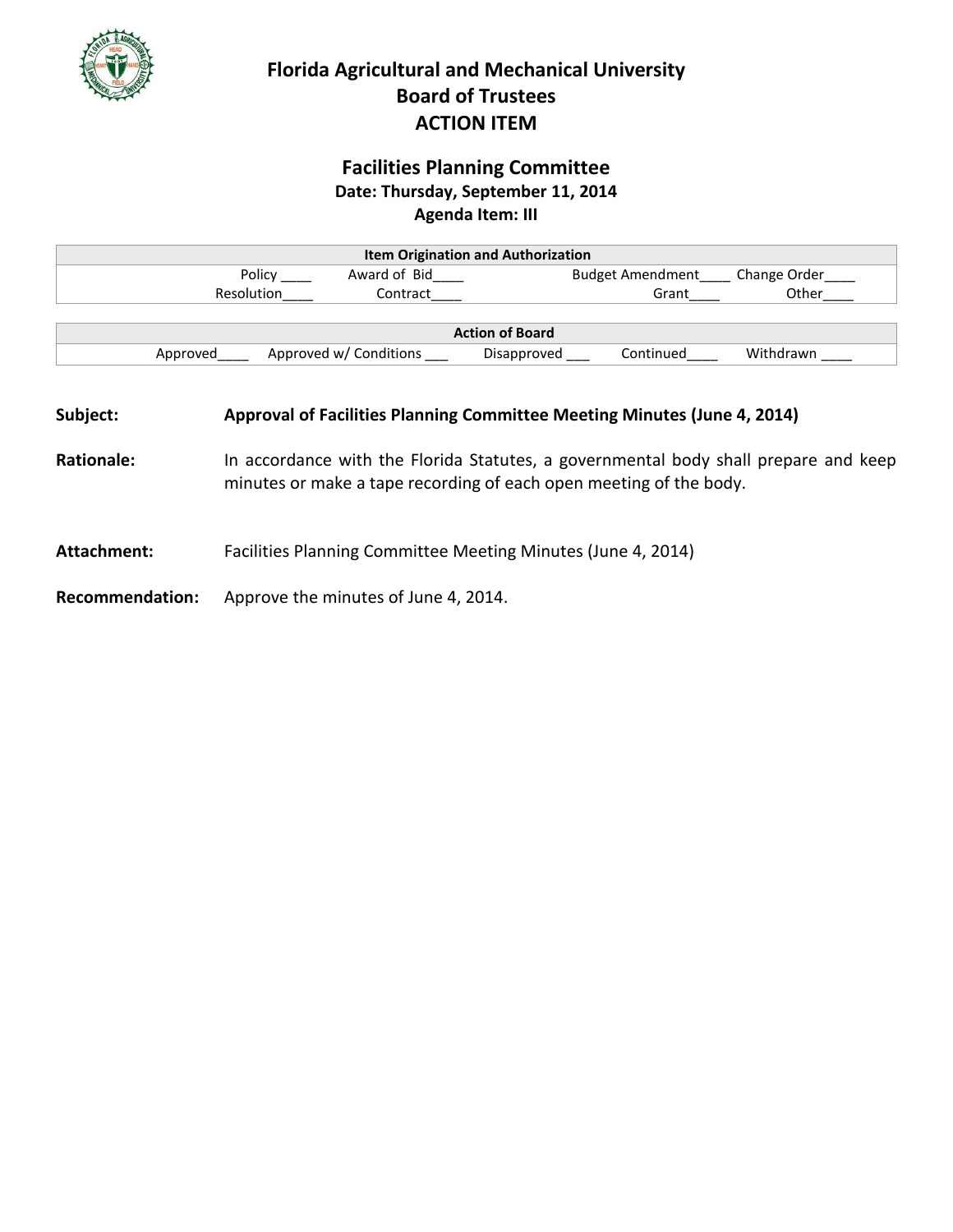

# **Facilities Planning Committee Minutes Trustee Spurgeon McWilliams, Chair**

#### **Wednesday, June 4, 2014**

**Committee Members Present**: Trustee Spurgeon McWilliams, Chair (by telephone), Trustee Kelvin Lawson, Trustee Kimberly Moore (by telephone), and Trustee Carl White.

**Committee Member(s) Absent:** Trustee Cleve Warren

**Others Attending:** David Self, Esquire, General Counsel's Office and Kendall Jones, Interim Associate Vice President.

As Chairman McWilliams was by phone, Trustee Carl White was requested to facilitate the Facilities Planning Committee meeting. Trustee White called the meeting to order at 10:15 a.m., and Sandy Mitchell, Administrative Assistant, Construction and Facilities Management was recognized to call the roll. A quorum was present.

Next, Trustee White stated there were two action items: the approval of the Facilities Planning Committee Minutes of March 5, 2014, and the approval of the Five-Year Capital Improvement Plan and 2015-16 Fixed Capital Outlay Legislative Budget Request.

#### **Action Items**

#### **Approval of Minutes – March 5, 2014**

Trustee White asked for a motion for the approval of the minutes for the March 5, 2014 meeting. Trustee Moore moved to approve the minutes for March 5 meeting, and it was seconded by Trustee Lawson. The minutes were unanimously approved and the motion carried.

#### **Five-Year Capital Improvement Plan and 2015-16 Fixed Capital Outlay Legislative Budget Request**

Trustee White requested Mr. Kendall Jones, Interim Associate Vice President, present the second action item – Five-Year Capital Improvement Plan (CIP) and 2015-16 Fixed Capital Outlay Legislative Budget Request.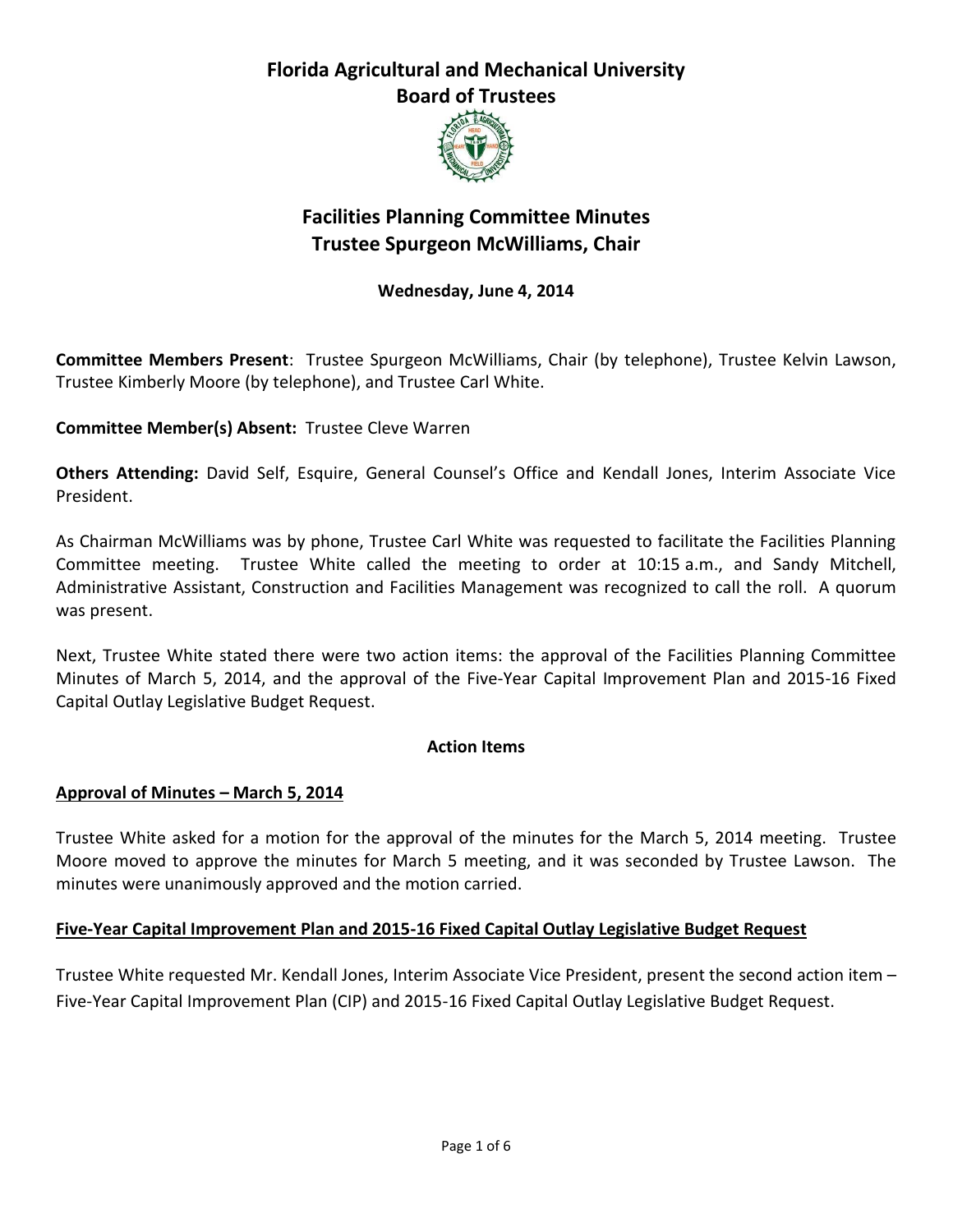

Mr. Jones informed the Committee that each university within the State University System of Florida must submit a Fixed Capital Outlay Legislative budget request and an updated Five-Year Capital Improvement Plan annually to the Board of Governors. Mr. Jones also stated that the Educational Plant Survey was completed in March 2010. He advised the Facilities Committee that this Educational Plant Survey evaluates existing academic facilities and recommends future capital projects for the University.

Thereafter, Mr. Jones explained that the legislative budget request for FY 2015 and 2016; and the Five-Year Capital Improvement Plan are aligned with the 2010 Educational Plant Survey as well as the Master Plan. Next, Mr. Jones presented the top five prioritized Public Educational Capital Outlay (PECO) projects for the University for the FY 2015-16 Capital Improvement Plan. These include: (1) Utilities/Infrastructure, Capital Renewals/Roofs; (2) Pharmacy Building Phase II; (3) Student Affairs Building; (4) FAMU/FSU College of Engineering Phase III; and (5) Dyson Building Remodeling.

Then, Mr. Jones presented the only University's Capital Improvement Trust Fund (CITF) project, which is the new Student Union Building. As of this date, the University has been appropriated approximately \$3 million of the requested \$33.1 million for the Student Union Building under the CITF funding. The Student Government Association voted to utilize \$700,000 of the 2013-2014 appropriation to renovate the Grand Ballroom. For the fiscal year 2014-2015, the University will be appropriated \$1,714,861 under the CITF funding towards the construction of the new Student Union Building.

Mr. Jones recommended that the Board of Trustees approves the Five-Year Capital Improvement Plan and 2015-2016 Legislative Budget Request and authorizes the President to forward both documents to the Board of Governors. This concluded the presentation and recommendation.

Trustee White asked if there were any questions for Mr. Jones. A series of questions were asked by the Facilities Committee to include.

 **Trustee Lawson:** Where does the five year plan fit-in as we proceed with the 800-bed and additional work at the existing female dorms to either retrofit, renovate, or potentially start over depending upon the State's decision as it relates to the historically landmark?

Mr. Jones explained that it's listed as information to the Board of Governors, but the funding piece must be addressed.

 **Trustee Moore**: Would the Committee be provided a full list of projects? Mr. Jones responded that a full list is in the Committee's packet that shows all of the University's projects and that the top five are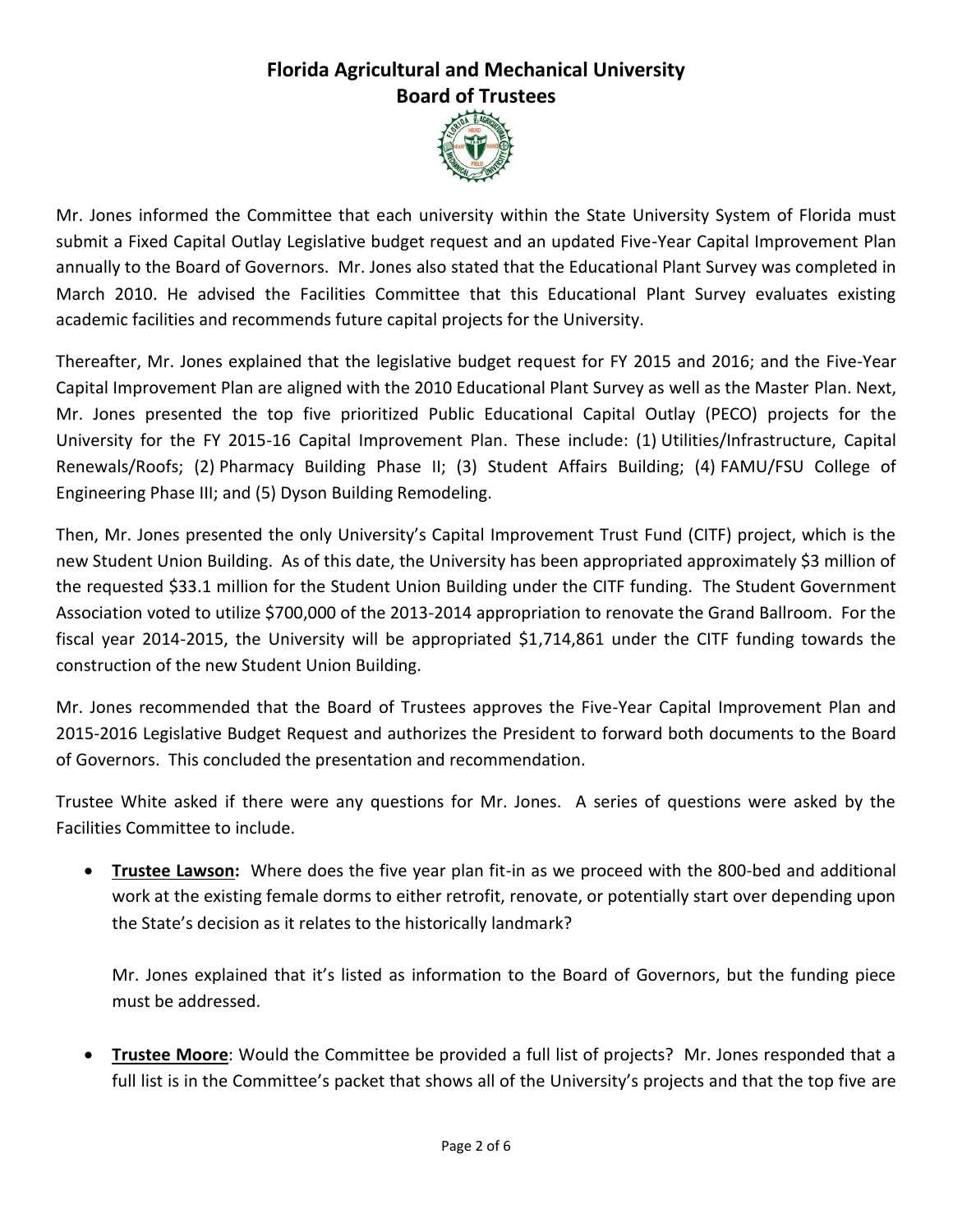

highlighted in the presentation. Then, Trustee Moore asked whether the sixteen projects represent the full list. Mr. Jones stated "Yes."

 **Trustee White**: As it relates to the PECO slide particularly the utilities and infrastructure, for clarification, what all is included for 2015-2016?

Mr. Jones responded that it's money obligated to deferred maintenance, which is the infrastructure systems, plumbing systems, electrical systems, HVAC system, etc. Then, Trustee White asked if the money represents the annual spending on certain renewals/deferred maintenance and if the money will also go towards renewals. Mr. Jones answered "Yes" and further explained that this year the University received approximately \$980,000 which is titled critical deferred maintenance for 2014-15, in addition to the University's request.

Mr. Jones further stated that the renewal goes towards new buildings and/or construction/renovation. Trustee White elaborated that the goal should be to avoid deferred maintenance by spending the appropriate amount of renewals to the point you don't have any critical deferred maintenance. Mr. Jones commented that renovation is always better from a maintenance standpoint.

 **Chairman McWilliams**: Requested Kendall Jones to repeat his response to the Committee regarding closings of the female dormitories. Mr. Jones repeated to the Committee that in terms of long term planning the female dormitories are on the CIP list, but listed as an information item only and the University will have to develop a plan to finance the project. Trustee White reiterated Mr. Jones' response "that it is listed on the capital improvement" but will need funding. Mr. Jones added that it falls under the request from non-state sources including debt, in other words the Board of Governors does not require the University put it on the list, but it is a priority to build new dormitories.

Chairman McWilliams then questioned the arrangements being made once the 800-bed facility was complete and if students would be moving into the 800-bed facility while renovations and updates were being done on existing dorms.

Attorney David Self, from the General Counsel's office explained that it was critical to understand the transition of the female dorms. Attorney Self stated that the 800-bed will be ready for move-in fall semester, and the four female dorms will be closed. He stated that presently the University does not have the immediate funding source to replace or renovate the four other dorms due to several factors, including the decline of enrollment and the \$70 million dollars housing debt.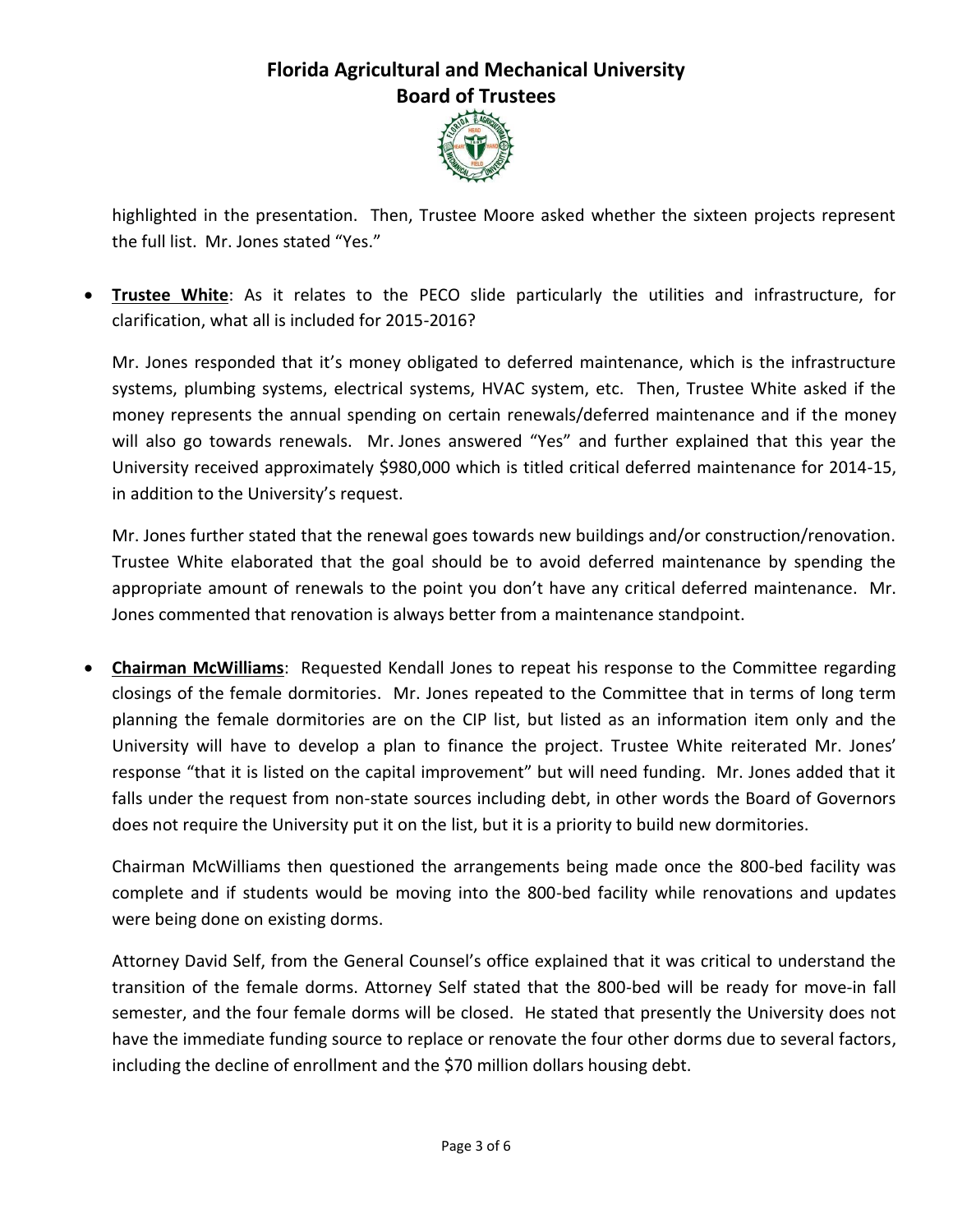

Trustee Lawson stated he believed the dilemma is not just the declining enrollment, but plans need to be put in place to boost enrollment. Trustee Lawson acknowledged that a discussion needs to be had with the committee, president, and Mr. Jones for a recommendation regarding the best approach in closing the other dorms. Trustee Lawson further stated the closing of the dorms will create an eye sore in the heart of campus and that over time vacant buildings can cause vandalism unless there is a plan of action. Trustee Lawson further stated the closing of the female dorms will create an eye sore for students and parents when they are visiting the campus.

After a lengthy discussion on the closing of the female dorms, Attorney Self stated that the facilities staff needs directions from the Board on how to proceed. He explained the two housing studies most recently done by MGT merely stated that dorms were not habitable.

Thereafter, Trustee Lawson asked from a historical perspective that there will be challenges but could they be torn down in the back and leave the facade and start over. Mr. Jones replied the University would have to go through historical preservation to make sure we are respecting the requirements. Attorney Self stated there has been some discussion about keeping the facade and building new behind it but it will be a demand-driven type of exercise. Attorney Self further stated that one of the historical issues from the Division of Bond Financing is the stability of leadership and housing operations. He said, however, now that the University has a permanent president this should no longer be an issue, and we can now be concerned about housing management and deferred maintenance. Attorney Self stated that it has been recommended for the University to consider privatizing the housing operations and show that the management piece has been put into place for a period of years. He went on to say the Division of Bond Financing is basically saying that we have about \$70 million of debt, and it's important for them to see how the new dorms are performing. If the University can demonstrate the new housing is performing, the management has been taken care of and control of deferred maintenance type issues we will be in a better position in 2017-18 to show that enrollment is up and that we can build another 500-600 beds. Finally, Mr. Self stated that in terms of what the Board can do today is direct the staff to start soliciting privatizing management.

Trustee White stated that what can definitely be done today as a matter of practice as it relates to the 800-bed that we spend the renewals appropriately to make sure that no deferred maintenance occurs on the new building. Trustee White said that this is the best way to demonstrate that we are behaving differently.

Trustee White asked whether there were any further questions. Chairman McWilliams had one comment and agreed with much of what has been said. While he believes the decline of enrollment is an issue, he also believes the status of the buildings is another issue. Chair McWilliams went on to say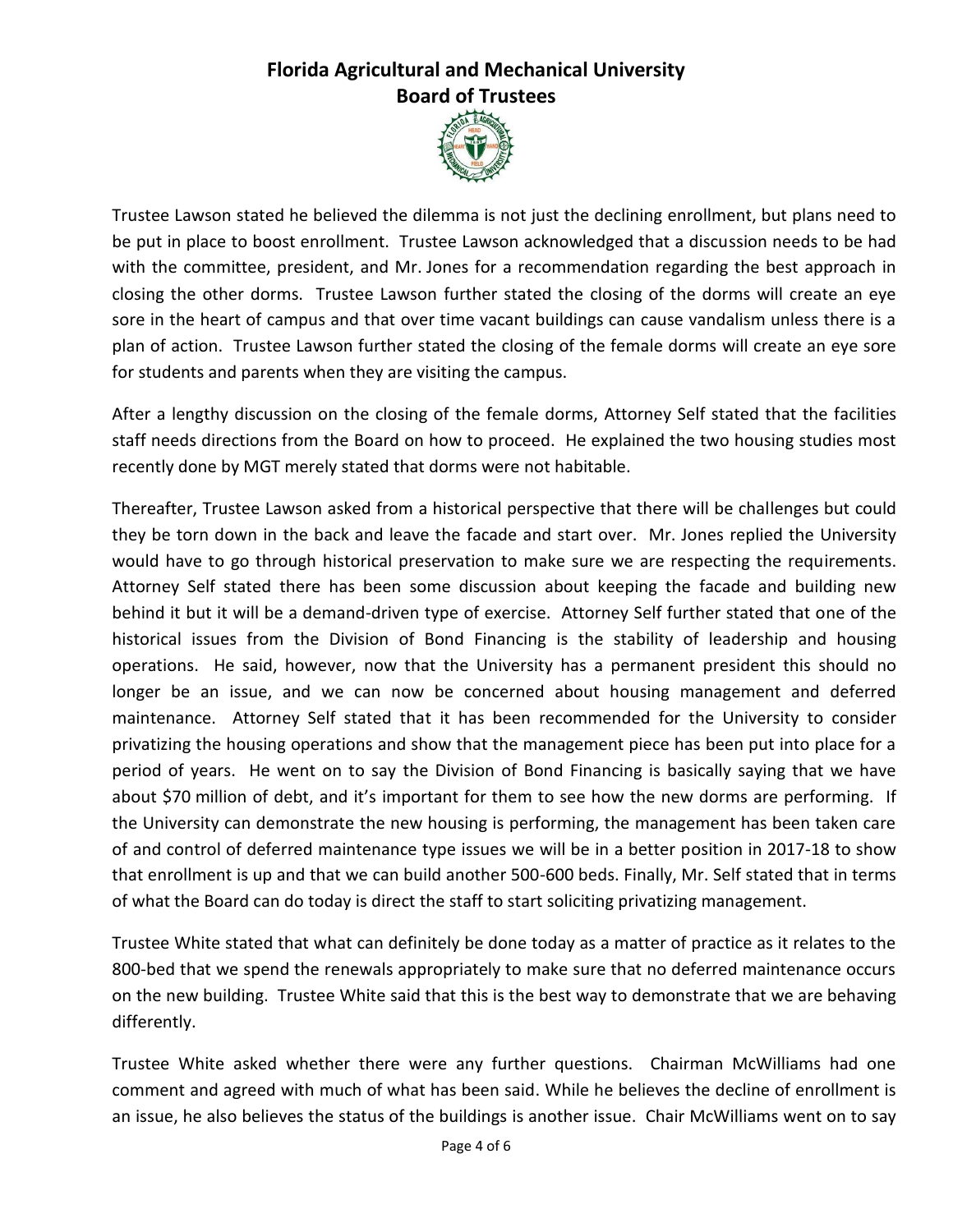

that part of the reason most people are not living in the dormitories is that they are not up to today's standards, and that it is not just the declining enrollment but the status of our facilities.

Trustee White then commented that in light of the fact that we will have some vacant buildings and are aware of what can happen when there are vacant buildings, we should have a collective proactive discussion with our police department or security about making sure those areas are patrolled particularly at night to discourage people from vandalizing these buildings. Trustee White requested that Mr. Jones make an effort to coordinate with the police department or security to secure these buildings. Trustee White asked if there were any further discussion. There were no further questions, comments or discussion.

Trustee White asked for a motion to approve the Five-Year Capital Improvement Plan (FY 2015-16 through FY 2019-20); and the FY 2015-16 Fixed Legislative Budget Request. Trustee Lawson motioned for approval and Trustee Moore seconded the motion. The motion was approved and carried.

Next, Trustee White asked Mr. Jones to precede with the project updates. Mr. Jones provided information updates on four projects.

1. The first project update is the 800-Bed Dorm. The overall project is about 95% completed, within approved budget, but slightly behind schedule due to excessive amounts of rain during the critical stages of the project. Additional days have been officially requested due to the moisture conditions. As a result, special measures are being taken to address the moisture issues. The facility will be ready for fall move-in.

Trustee White asked Mr. Jones when the University would receive the occupancy certificate. Mr. Jones explained that there were two phases and the University will receive a conditional occupancy, which will allow us to start moving furniture and equipment in. Mr. Jones further stated that the schedule has been movedup; but based on the contract the company has thirty (30) days to move the furniture and equipment in. Mr. Jones stated that typically the contractor will turn the building over and you would move furniture in, etc., and the occupancy certificate will be issued.

Then, Mr. Jones explained to the Committee that the floors are be phased starting with the first then second floor which allows the contractor by contract thirty days to get all of the equipment in, and the contractor would be finishing up about the same time. Trustee White asked whether Mr. Jones was "generally" pleased with the contractor and the process. Mr. Jones responded that he was pleased, and that this project was a hard-bid project as you take into consideration the amendments that the Board has approved and that we are still 1% of change orders among a few things to work through with the architect and contractor. Then, Trustee Lawson asked if the anticipation is for the building to be full in August and if we anticipate the appropriate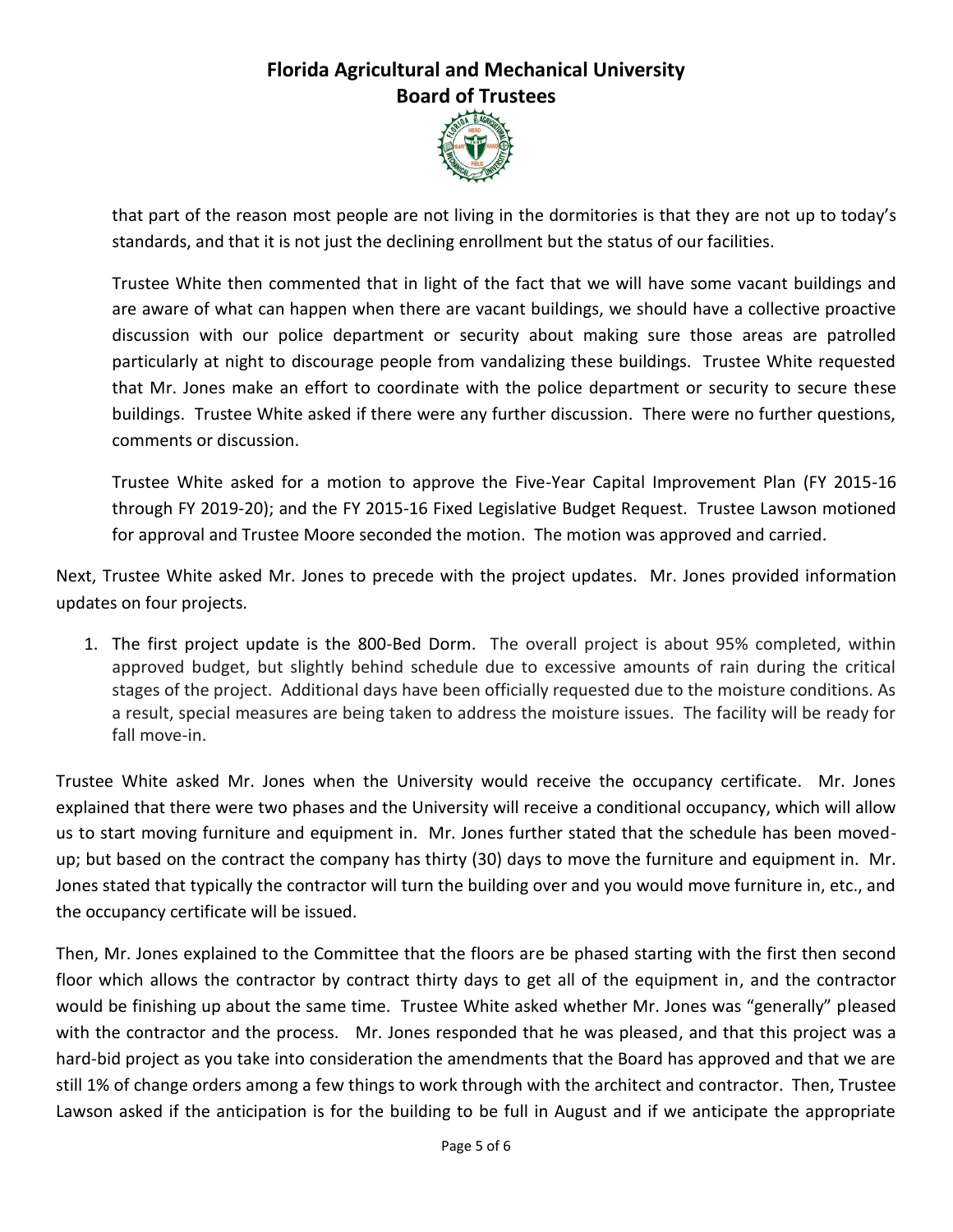

number of students to be 90% occupancy? Mr. Jones stated that he could not answer that question and deferred to Attorney Self. Attorney Self, stated that Student Affairs has done a system-wide analysis as opposed to a building-specific analysis, but he believes that there is still some more room for occupancy in the system. Attorney Self went on to explain that Dr. Hudson should be prepared to discuss in lengths at that in the Student Affairs section. There were no further questions regarding the 800-bed project.

- 2. The second project update is the Pharmacy Phase II. Currently, the underground utilities and early site work is 98% completed. The University has contracted the balance of the construction administration services for this project with a new architect. The foundation work will commence once the Building Code Administration Office issues a building permit for the foundation followed by the vertical construction.
- 3. The third project update is the FAMU/FSU College of Engineering Phase III. The scope of work related to re-roofing the south wing of Building A is currently being completed. This portion of the project will be substantially completed August 2014.
- 4. The fourth project is the SGA Grand Ballroom. The design team has submitted the 100% drawings. A few concerns regarding the HVAC system have to be addressed prior to moving forward. The exterior scope of work has been completed, and the interior phase of the project is gearing up. The projected substantial completion date is August 2014. This concluded projects update.

Trustee White asked if there were any further questions or comments for Mr. Jones. There were no further questions and the Committee adjourned at 11:30 a.m.

Respectfully submitted,

Spurgeon McWilliams Committee Chairman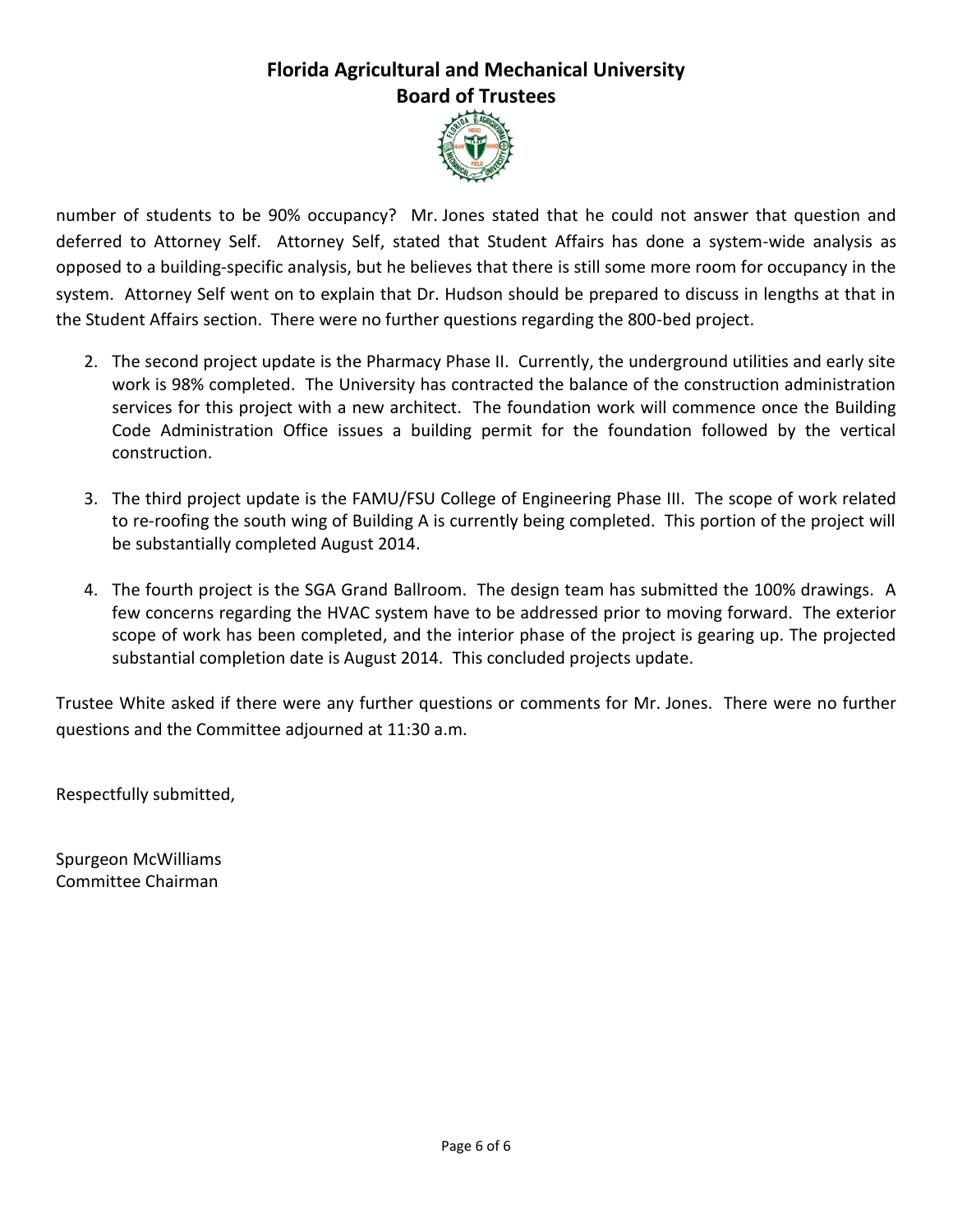

### **Facilities Committee Date: Wednesday, September 10, 2014 Agenda Item:** IV

### **Subject: Project Updates**

**Summary:** The following provides an update on four (4) construction projects:

| Project(s)                                          | <b>Status</b>                                                                                                                                                                                                                                                                                                                                                                                                                                                                                                                       |  |  |  |
|-----------------------------------------------------|-------------------------------------------------------------------------------------------------------------------------------------------------------------------------------------------------------------------------------------------------------------------------------------------------------------------------------------------------------------------------------------------------------------------------------------------------------------------------------------------------------------------------------------|--|--|--|
| 800-Bed Dorm                                        | The project has been substantially completed, and students<br>have moved into the facility. Currently, the contractor is<br>addressing all of the punch list items. The final completion is<br>scheduled for the end of September 2014. The fence which<br>will be constructed around the property is currently in the<br>design stage.                                                                                                                                                                                             |  |  |  |
| <b>Pharmacy Building Phase II</b>                   | The underground utilities and early site work has been<br>completed. The foundation work has started under the<br>leadership of the new architect. The construction manager<br>is currently working on the foundation of the building. The<br>Guaranteed Maximum Price for the additional \$10 million<br>will be submitted to the Board of Trustees for approval at<br>the next Board of Trustees Meeting. The project<br>substantial completion is scheduled for the Spring 2016.                                                 |  |  |  |
| FAMU/FSU College of<br><b>Engineering Phase III</b> | The scope of work related to re-roofing the south wing of<br>Building A has been completed. As a result of the study<br>currently being conducted regarding FAMU/FSU Joint<br>College of Engineering, it was agreed by the facility staffs at<br>both FAMU and FSU in conjunction with the Board of<br>Governor's staff to utilize the \$10 million appropriation to<br>continue the renovating efforts for the existing facilities.<br>The original architect of record is currently working on<br>developing a new scope of work. |  |  |  |
| SGA Grand Ballroom /<br><b>Student Union</b>        | The exterior scope of work for the Grand Ballroom has been<br>completed, and the interior phase of the project is gearing                                                                                                                                                                                                                                                                                                                                                                                                           |  |  |  |